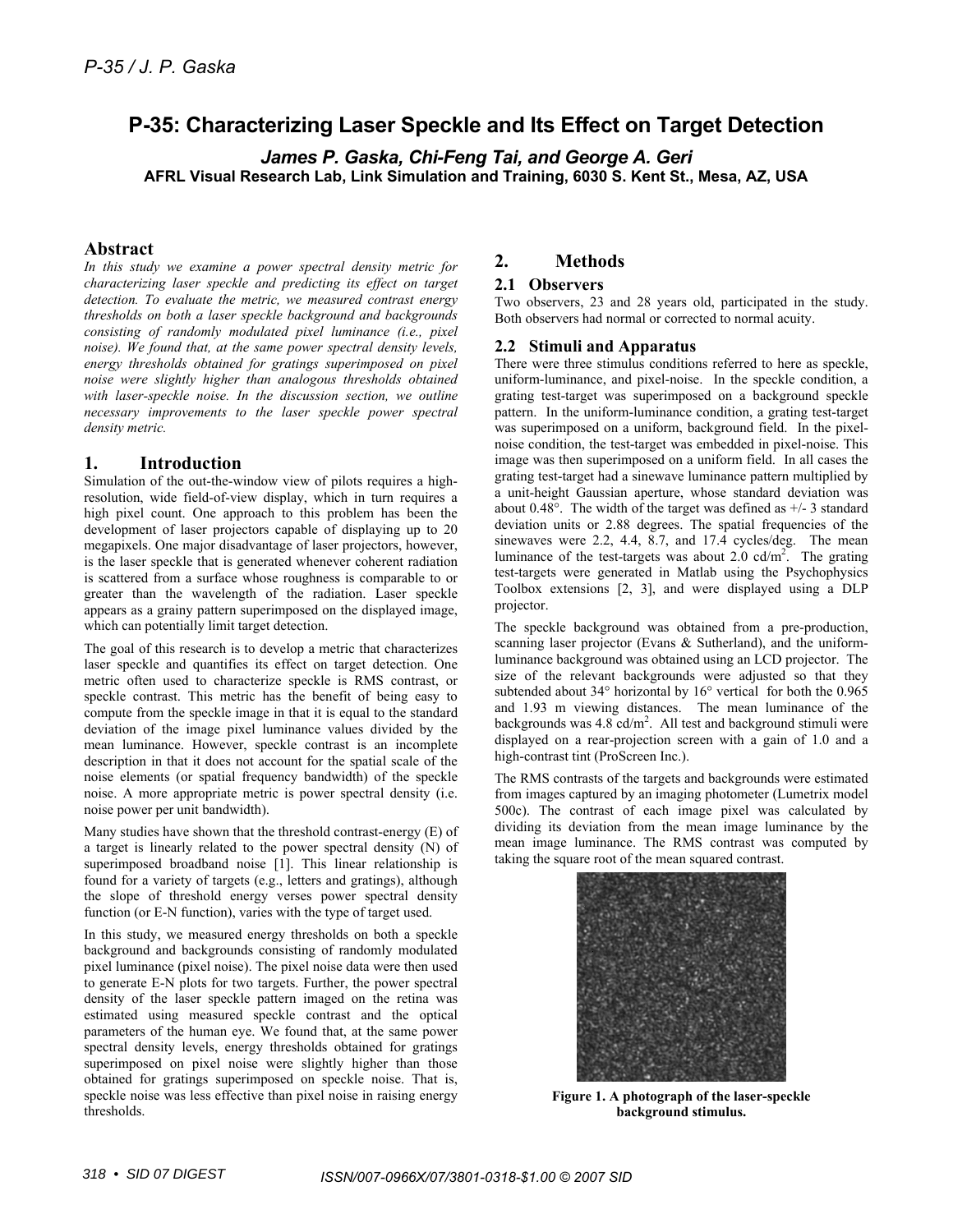| <b>Report Documentation Page</b>                                                                                                                                                                                                                                                                                                                                                                                                                                                                                                                                                                                                                                                                                                                                                                                                                                   |                                                                                                                       |                              |                                                                   |                                                                          | Form Approved<br>OMB No. 0704-0188      |  |  |
|--------------------------------------------------------------------------------------------------------------------------------------------------------------------------------------------------------------------------------------------------------------------------------------------------------------------------------------------------------------------------------------------------------------------------------------------------------------------------------------------------------------------------------------------------------------------------------------------------------------------------------------------------------------------------------------------------------------------------------------------------------------------------------------------------------------------------------------------------------------------|-----------------------------------------------------------------------------------------------------------------------|------------------------------|-------------------------------------------------------------------|--------------------------------------------------------------------------|-----------------------------------------|--|--|
| Public reporting burden for the collection of information is estimated to average 1 hour per response, including the time for reviewing instructions, searching existing data sources, gathering and<br>maintaining the data needed, and completing and reviewing the collection of information. Send comments regarding this burden estimate or any other aspect of this collection of information,<br>including suggestions for reducing this burden, to Washington Headquarters Services, Directorate for Information Operations and Reports, 1215 Jefferson Davis Highway, Suite 1204, Arlington<br>VA 22202-4302. Respondents should be aware that notwithstanding any other provision of law, no person shall be subject to a penalty for failing to comply with a collection of information if it<br>does not display a currently valid OMB control number. |                                                                                                                       |                              |                                                                   |                                                                          |                                         |  |  |
| 1. REPORT DATE                                                                                                                                                                                                                                                                                                                                                                                                                                                                                                                                                                                                                                                                                                                                                                                                                                                     |                                                                                                                       | 2. REPORT TYPE               | <b>3. DATES COVERED</b>                                           |                                                                          |                                         |  |  |
| <b>MAY 2007</b>                                                                                                                                                                                                                                                                                                                                                                                                                                                                                                                                                                                                                                                                                                                                                                                                                                                    |                                                                                                                       | <b>Journal Article</b>       |                                                                   |                                                                          | 01-01-2005 to 30-06-2006                |  |  |
| <b>4. TITLE AND SUBTITLE</b><br>P-35: Characterizing Laser Speckle and Its Effect on Target<br><b>Detection</b>                                                                                                                                                                                                                                                                                                                                                                                                                                                                                                                                                                                                                                                                                                                                                    |                                                                                                                       |                              |                                                                   |                                                                          | 5a. CONTRACT NUMBER<br>FA8650-05-D-6502 |  |  |
|                                                                                                                                                                                                                                                                                                                                                                                                                                                                                                                                                                                                                                                                                                                                                                                                                                                                    |                                                                                                                       |                              |                                                                   | <b>5b. GRANT NUMBER</b>                                                  |                                         |  |  |
|                                                                                                                                                                                                                                                                                                                                                                                                                                                                                                                                                                                                                                                                                                                                                                                                                                                                    |                                                                                                                       |                              |                                                                   | 5c. PROGRAM ELEMENT NUMBER<br>62202F                                     |                                         |  |  |
| 6. AUTHOR(S)<br>James Gaska; Chi-Feng Tai; George Geri                                                                                                                                                                                                                                                                                                                                                                                                                                                                                                                                                                                                                                                                                                                                                                                                             |                                                                                                                       |                              | 5d. PROJECT NUMBER<br>1123                                        |                                                                          |                                         |  |  |
|                                                                                                                                                                                                                                                                                                                                                                                                                                                                                                                                                                                                                                                                                                                                                                                                                                                                    |                                                                                                                       |                              |                                                                   | 5e. TASK NUMBER<br>AE                                                    |                                         |  |  |
|                                                                                                                                                                                                                                                                                                                                                                                                                                                                                                                                                                                                                                                                                                                                                                                                                                                                    |                                                                                                                       |                              | 5f. WORK UNIT NUMBER<br>07                                        |                                                                          |                                         |  |  |
| 7. PERFORMING ORGANIZATION NAME(S) AND ADDRESS(ES)                                                                                                                                                                                                                                                                                                                                                                                                                                                                                                                                                                                                                                                                                                                                                                                                                 | <b>Link Simulation and Training, AFRL Visual Research</b><br>Laboratory, 6030 South Kent Street, Mesa, AZ, 85212-6061 |                              | 8. PERFORMING ORGANIZATION REPORT NUMBER<br><b>AFRL; AFRL/RHA</b> |                                                                          |                                         |  |  |
| 9. SPONSORING/MONITORING AGENCY NAME(S) AND ADDRESS(ES)<br>Air Force Research Laboratory/RHA, Warfighter Readiness<br>Research Division, 6030 South Kent Street, Mesa, AZ,<br>85212-6061                                                                                                                                                                                                                                                                                                                                                                                                                                                                                                                                                                                                                                                                           |                                                                                                                       |                              |                                                                   | 10. SPONSOR/MONITOR'S ACRONYM(S)<br><b>AFRL; AFRL/RHA</b>                |                                         |  |  |
|                                                                                                                                                                                                                                                                                                                                                                                                                                                                                                                                                                                                                                                                                                                                                                                                                                                                    |                                                                                                                       |                              |                                                                   | 11. SPONSOR/MONITOR'S REPORT NUMBER(S)<br><b>AFRL-RH-AZ-JA-2007-0005</b> |                                         |  |  |
| 12. DISTRIBUTION/AVAILABILITY STATEMENT<br>Approved for public release; distribution unlimited                                                                                                                                                                                                                                                                                                                                                                                                                                                                                                                                                                                                                                                                                                                                                                     |                                                                                                                       |                              |                                                                   |                                                                          |                                         |  |  |
| 13. SUPPLEMENTARY NOTES<br>Published in the SID Symposium Digest of Technical Papers, 38(1), 318-321. Presented at the 44th SID International<br>Symposium, Jun 4-6, 2006, San Francisco CA                                                                                                                                                                                                                                                                                                                                                                                                                                                                                                                                                                                                                                                                        |                                                                                                                       |                              |                                                                   |                                                                          |                                         |  |  |
| 14. ABSTRACT<br>In this study we examine a power spectral density metric for characterizing laser speckle and predicting its effect on target<br>detection. To evaluate the metric, we measured contrast energy thresholds on both a laser speckle background and backgrounds<br>consisting of randomly modulated pixel luminance (i.e., pixel noise). We found that, at the same power spectral density levels,<br>energy thresholds obtained for gratings superimposed on pixel noise were slightly higher than analogous thresholds obtained<br>with laser-speckle noise. In the discussion section, we outline necessary improvements to the laser speckle power spectral density<br>metric.                                                                                                                                                                   |                                                                                                                       |                              |                                                                   |                                                                          |                                         |  |  |
| <b>15. SUBJECT TERMS</b><br>Spectral density; Laser speckle; Target detection; Pixel luminance; Pixel noise; Laser projectors; Laser projection; Energy<br>thresholds;                                                                                                                                                                                                                                                                                                                                                                                                                                                                                                                                                                                                                                                                                             |                                                                                                                       |                              |                                                                   |                                                                          |                                         |  |  |
| 16. SECURITY CLASSIFICATION OF:                                                                                                                                                                                                                                                                                                                                                                                                                                                                                                                                                                                                                                                                                                                                                                                                                                    |                                                                                                                       |                              | 17. LIMITATION                                                    | 18. NUMBER                                                               | 19a. NAME OF RESPONSIBLE                |  |  |
| OF ABSTRACT                                                                                                                                                                                                                                                                                                                                                                                                                                                                                                                                                                                                                                                                                                                                                                                                                                                        |                                                                                                                       | OF PAGES                     | <b>PERSON</b>                                                     |                                                                          |                                         |  |  |
| a. REPORT<br>unclassified                                                                                                                                                                                                                                                                                                                                                                                                                                                                                                                                                                                                                                                                                                                                                                                                                                          | b. ABSTRACT<br>unclassified                                                                                           | c. THIS PAGE<br>unclassified | <b>Public</b><br><b>Release</b>                                   | 4                                                                        |                                         |  |  |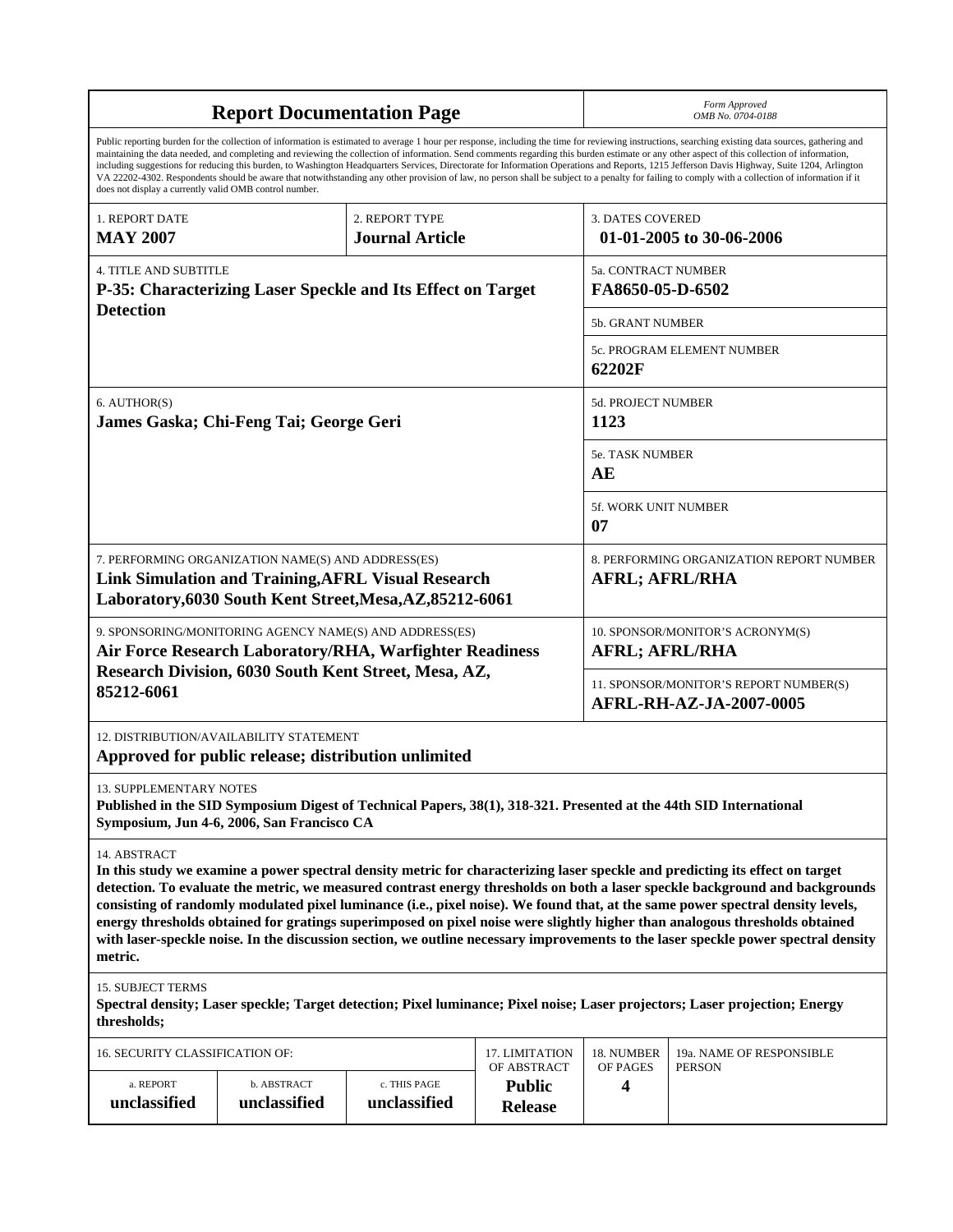

**Figure 2. A photograph of the pixel-noise pattern that was added to the test-stimulus and thus effectively acted as a background image.** 

#### **2.3 Procedure**

Observers first adapted for 8-10 min to the ambient illumination of the experimental room. Each experimental trial consisted of two temporal intervals demarcated by tones. Only one interval contained the target, and the observer was instructed to push a button corresponding to that interval. The 81%-correct threshold was estimated using the Quest procedure [4], which terminated after 30 trials. The four target spatial frequencies were tested in a random order for each observer, and each observer produced 3-7 threshold estimates for each target/noise condition. The mean and standard error of the mean for a given stimulus condition were computed using the combined data of both observers. Thus, the contribution of each observer's data to the mean was weighted by the number of measurements produced by that observer.

#### **3. Results**

Figure 3 shows RMS contrast thresholds as a function of target spatial frequency. The individual curves represent different noise conditions. Speckle increases contrast thresholds relative to the uniform (no noise) condition at all spatial frequencies, consistent with the wide spatial frequency bandwidth (small speckle size) of speckle noise.

The RMS contrast of the speckle noise was more than four times that of the pixel noise—0.29 and 0.07, respectively. However, Figure 3 shows that speckle noise increased thresholds less than the pixel noise. In the next section we show how the small angular size of the speckle elements reduces its effectiveness in increasing target thresholds.

#### **3.1 Estimation of the Power Spectral Density of Pixel noise**

 If independent samples of zero-mean Gaussian luminance noise are added to each square region (check) on a display, the power spectral density is defined [5] to be the square of RMS contrast divided by the two-sided bandwidth of the noise. That is,

$$
N = \frac{C_{RMS}^2}{\omega}, \qquad (1)
$$

where the two-sided noise bandwidth is given by:

$$
\omega = \frac{1}{\Delta x \Delta y},\tag{2}
$$



where Δ*x* and Δ*y* are the width and length, respectively, of the noise elements in degrees of visual angle.

The product  $\Delta x \Delta y$  is the area, *A*, of the noise elements, and it is customary to compute *N* as follows [2]:

$$
N = C_{RMS}^2 \cdot A \quad (\text{deg}^2) \tag{3}
$$

where  $C$  is the RMS contrast. In the present study, the RMS contrast of the pixel noise, measured using the imaging photometer, was 0.07. At the 1.93 m viewing distance, the angular length and width of a pixel noise element was  $57.40 \cdot 10^{-3}$  degrees and so the pixel area was  $826.56 \cdot 10^{-6}$  degrees<sup>2</sup>. Using these values with Equation (3) yields a power spectral density of 4.05  $\cdot 10^{-6}$  degrees.

For the 0.965 m viewing distance, the angular width and length of the noise element double which increases the angular area and power spectral density by a factor of four. The contrast and area values used to compute power spectral density are shown in Table 1.

**Table1 1. Values used to compute PSD.** 

|                                                | <b>Pixel Noise</b><br>1930 mm<br>Viewing<br>distance | <b>Pixel Noise</b><br>965 mm<br>Viewing<br><b>Distance</b> | <b>Speckle</b><br>4.31 mm<br><b>Pupil</b><br>diameter |
|------------------------------------------------|------------------------------------------------------|------------------------------------------------------------|-------------------------------------------------------|
| Contrast                                       | 0.07                                                 | 0.07                                                       | 0.29                                                  |
| Noise element<br>area $(10^{-6} \text{deg}^2)$ | 826.56                                               | 3306                                                       | 56.74                                                 |
| PSD $(10^{-6} \text{deg}^2)$                   | 4.05                                                 | 16.2                                                       | 4 77                                                  |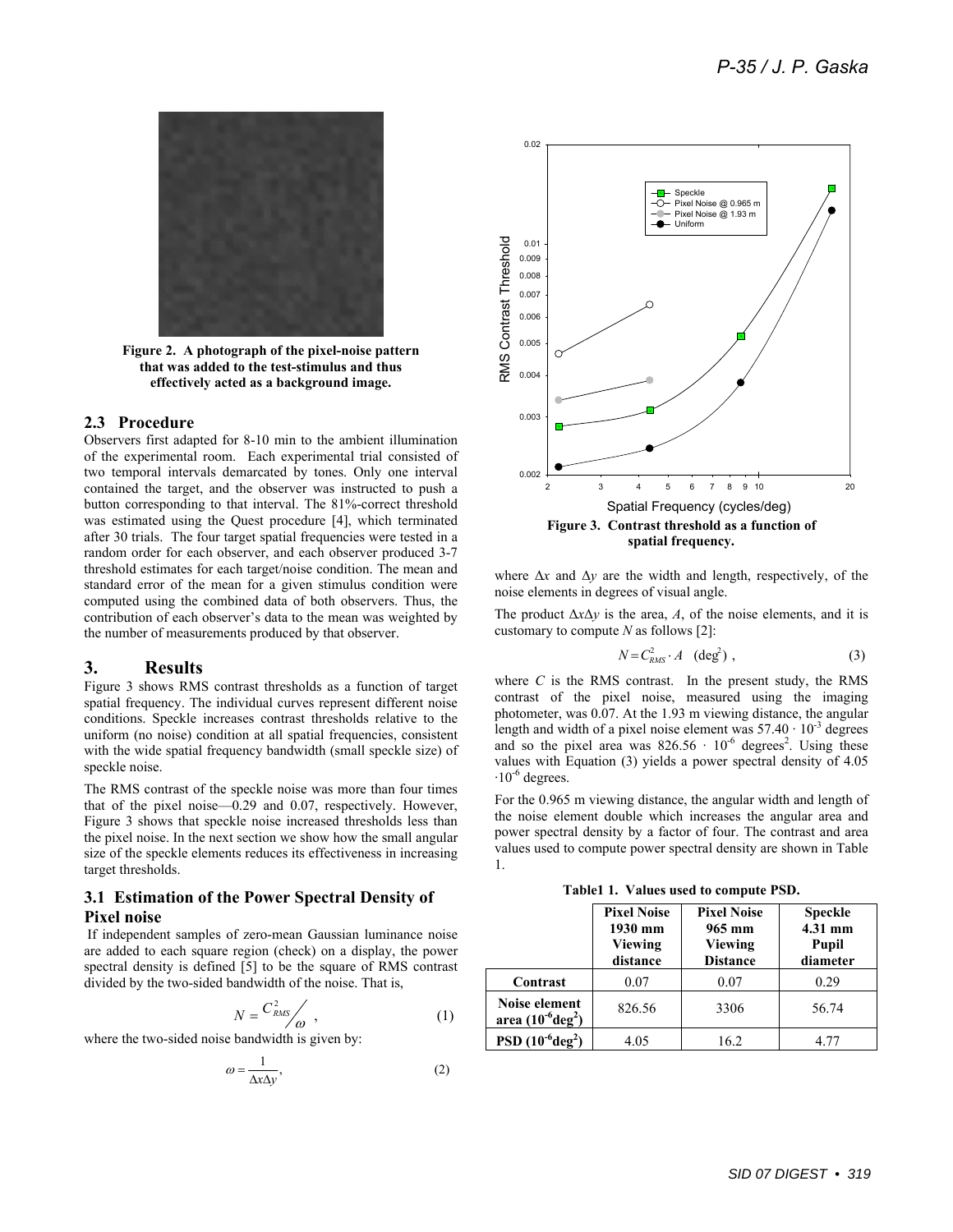#### **3.2 Estimation of the Power Spectral Density of Speckle**

The width of a speckle element on the retina is proportional to the pupil diameter of the observer. Pupil diameter was computed using a formula developed by Barten [6]

$$
p = 5 - 3 \tanh\left\{0.4 \log(LA/40^2)\right\}
$$
 (4)

which, for the mean luminance  $L(6.8 \text{ cd/m}^2)$  and display area *A*  $(891 \text{ degrees}^2)$  used in this study, results in a pupil diameter of 4.31 mm.

The average width of a speckle element on the retina was computed using the Airy disk formula:

$$
w = 1.22 \lambda \frac{f}{p} \quad , \tag{5}
$$

where  $\lambda$  is wavelength,  $f$  is the distance from the nodal point of the eye to the back of the retina, and *p* is pupil diameter in mm. Using Equation (5) with a 4.31 mm pupil diameter, a laser wavelength of 0.532  $\mu$ m (the green channel of our display), and an  $f$  of 16.5 mm yields a speckle width of  $8.50 \cdot 10^{-3}$  µm. Because a speckle element is circular, the speckle area is  $\pi ( \frac{w}{2} )^2$  or 4.91 µm2 . Finally, the angular speckle area is produced by multiplying the speckle area in  $\mu$ m<sup>2</sup> by 1.16 ·10<sup>3</sup> degrees/ $\mu$ m. [7]

The power spectral density of the speckle pattern was estimated using Equation (3). The contrast and area values used to compute this power spectral density are shown in Table 1.

#### **3.3 E-N Plots**

The data of Figure 3 are presented in Figure 4 as threshold energy verses power spectral density (E-N) plots. Energy is equal to the product of squared RMS contrast and stimulus area (6.15  $\alpha$  degrees<sup>2</sup>). The solid lines represent linear fits to the two pixelnoise and one uniform-luminance thresholds (circles). The speckle thresholds are shown by the square symbols.

The speckle thresholds were lower than thresholds on pixel noise of the same power spectral density. For the 2.18 cycles/deg grating the difference was marginally significant  $[t(10) = 1.72, p <$ 0.058]. For the 4.36 cycle/degree grating the difference was highly significant  $[t(10) = 4.96, p < 0.0003]$ .

The dashed horizontal lines in Figure 4 connect the specklethreshold data points to the function fitted to the pixel-noise and uniform-luminance threshold data. A lines dropped from this intersection to the power spectral density axis provide an estimate of the equivalent pixel noise. The equivalent pixel noise represents the power spectral density of pixel noise that produces the same threshold as speckle. The average equivalent pixel noise was  $1.97 \cdot 10^{-6}$  degrees<sup>2</sup> which is less than half of our estimate of the power spectral density of speckle.

#### **4. Discussion**

The results of this study suggest that, at the same power spectral density, speckle may be slightly less efficient than pixel noise in increasing target thresholds. One possible explanation of this finding is that scattering by the ocular media may differentially affect laser and non-coherent radiation. However, before we can



**Figure 4. E-N plots.** 

conclude that speckle is less efficient than pixel noise in increasing target contrast, improvements to the method used to estimate speckle power spectral density are required

Equation (3), which was used to estimate power spectral density, is only accurate for a Gaussian luminance distribution. Shown in Figure 5 are the luminance distribution of the pixel-noise image (red line) and a Gaussian distribution, demonstrating that this condition was satisfied for the pixel noise.

Shown in Figure 6 are the luminance distribution of the speckle image (red line) and a Gaussian distribution. The speckle luminance distribution is clearly not Gaussian. We are currently attempting to modify the equation used to estimate the power spectral density of speckle in order to account for the non-Gaussian luminance distribution. We are also investigating using discrete Fourier transform techniques to estimate the power spectral density of the noise patterns.

It is clear from the present data that speckle contrast is an incomplete metric for characterizing the effect of speckle on target detection, in that pupil diameter must also be considered.